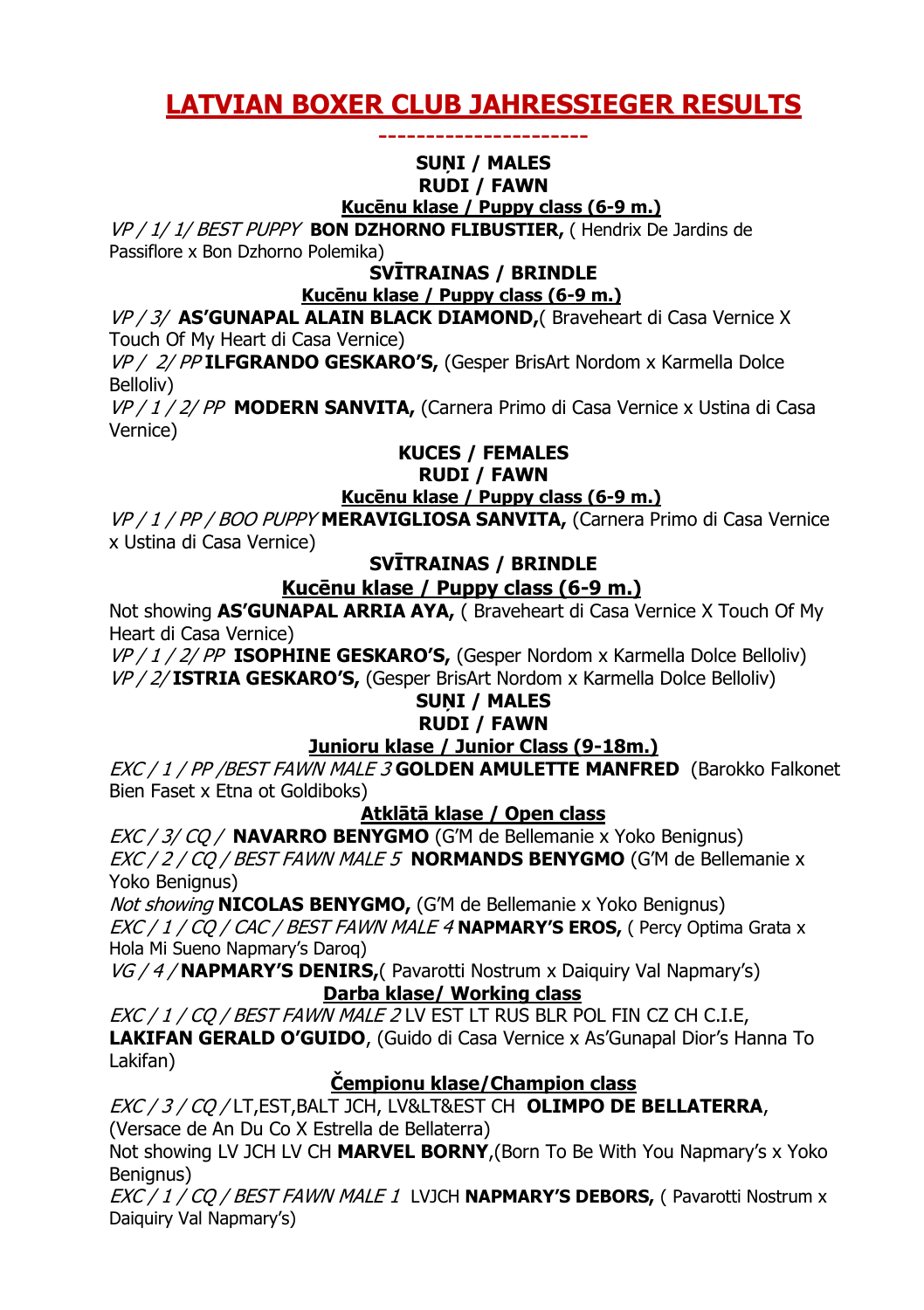EXC / 2 / CQ / RU CH **PLASIR CHERI GENERAL**, (Boris Du Val Du Europe x Gruznskaya Knyazhna)

### **Veterānu klase/Veteran class**

Not showing **JEDNA NA MILION JANTAR**, (Dakota x Jedna na Milion Delfina)

## **SUNI / MALES SVĪTRAINAS / BRINDLE Junioru klase / Junior Class (9-18m.)**

Not showing **MI AMORE NO AKACIŠA**, (EE,LV,EST,BALT JCH, BAKT & BBCAJW`13, LTJW`14 Borok`ko Falkonet Bien Faset x LV JCH,LV & LT CH Henessi Silver Spirit) Not showing **MAKE MY DAY NO AKACIŠA**, (EE,LV,EST,BALT JCH, BAKT & BBCAJW`13, LTJW`14 Borok`ko Falkonet Bien Faset x LV JCH,LV & LT CH Henessi Silver Spirit)

# **Starpklase / Intermediate class (15-24m.)**

EXC / 1 / CQ / CAC**/**BEST BRINDLE MALE 1 **/**BEST OF BREED LVJCH **NAPMARY'S GO FOR A DREAM**, ( Noisemaker do Vale do Lethes x Hola Mi Sueno Napmary's Daroq)

# **Atklātā klase / Open class**

VG / 5 **ABILITY GROOVE VON GLEIHN,** (Jazzman vom Venusberg x Napmary's Briannah Ability)

EXC / 3 / CQ **BRAVEHEART DI CASA VERNICE,** ( Finito de Tierra de Boxer x You are My Sunshine di Casa Vernice)

EXC / 1 / CQ / BEST BRINDLE MALE 2 **BOROK'KO FALKONET BIEN FASET**, (The Show Must Go On di Casa Vernice x Borok'ko Falkone)

EXC / 2 / CQ / BEST BRINDLE MALE 3 **ELDORADO OT GOLDIBOKS**,(Indigo-2 Ot Goldiboks x RUS, LV,EST,RKF CH Venedika Ot Goldiboks)

Not showing LV JW`13 **KEY POINT NO AKACIŠA**, (Via Aveling I Go On x LVJCH,LV CH Henessy Silver Spirit)

EXC / 4 / CQ / LV JCH **KARLO KEEP THE SECRET BELLOLIV**, ,

(INT,FIN,S,LV,EST,RUS CH Oliver-Jones v.Bispus x Tany`s Belezza)

VG **/ QUNO VON PREUSSEN'S EDEN** (Nimbus von Hanseatenhof x Carrie von Preussen's Eden)

VG / **LAKIFAN GORDON O'GUIDO**, (Guido di Casa Vernice x As'Gunapal Dior's Hanna To Lakifan)

# **Čempionu klase/Champion class**

EXC / 1 / CQ / BEST BRINDLE MALE 5 PL SK CH **GRATIA TUAREG** ( Zoff Prta Trsatica x Gratia Grace Kelly)

# **Veterānu klase/Veteran class**

EXC / 1 / CQ / BEST BRINDLE MALE 4/ BEST VETERAN **/** EST VetCH, IPO-1, IPO-2, IPO-3 **FELICITAS CERES OSCAR DE LA RENTA** (BOROK'KO KENZO X FELICITAS CERES PANDORA)

#### **KUCES / FEMALES RUDAS / FAWN**

# **Junioru klase / Junior Class (9-18m.)**

VG / **AQUARELLE IZ ROSSII S LYUBOVYU**, ( Almadinaks Kod Dostupa x Soland Boks Lukrecia)

VG/ 1 **NON-STOP ENERGY NO AKACIŠA**, (LV JCH Karlo Keep The Secret Belloliv x BALT CH Just For Me no Akacisa)

**Starpklase / Intermediate class (15-24m.)**

EXC /1 **/LEEWAY'S JELLYBEAN** (Majito dei Quattro Calzini x Daytona Nostrum), **Atklātā klase / Open class**

VG / 3 / **ORANGE SUN JOINROSHE BOXBRIGGS,** LV (Join The Game no Akacisa x Roshe Adjantis)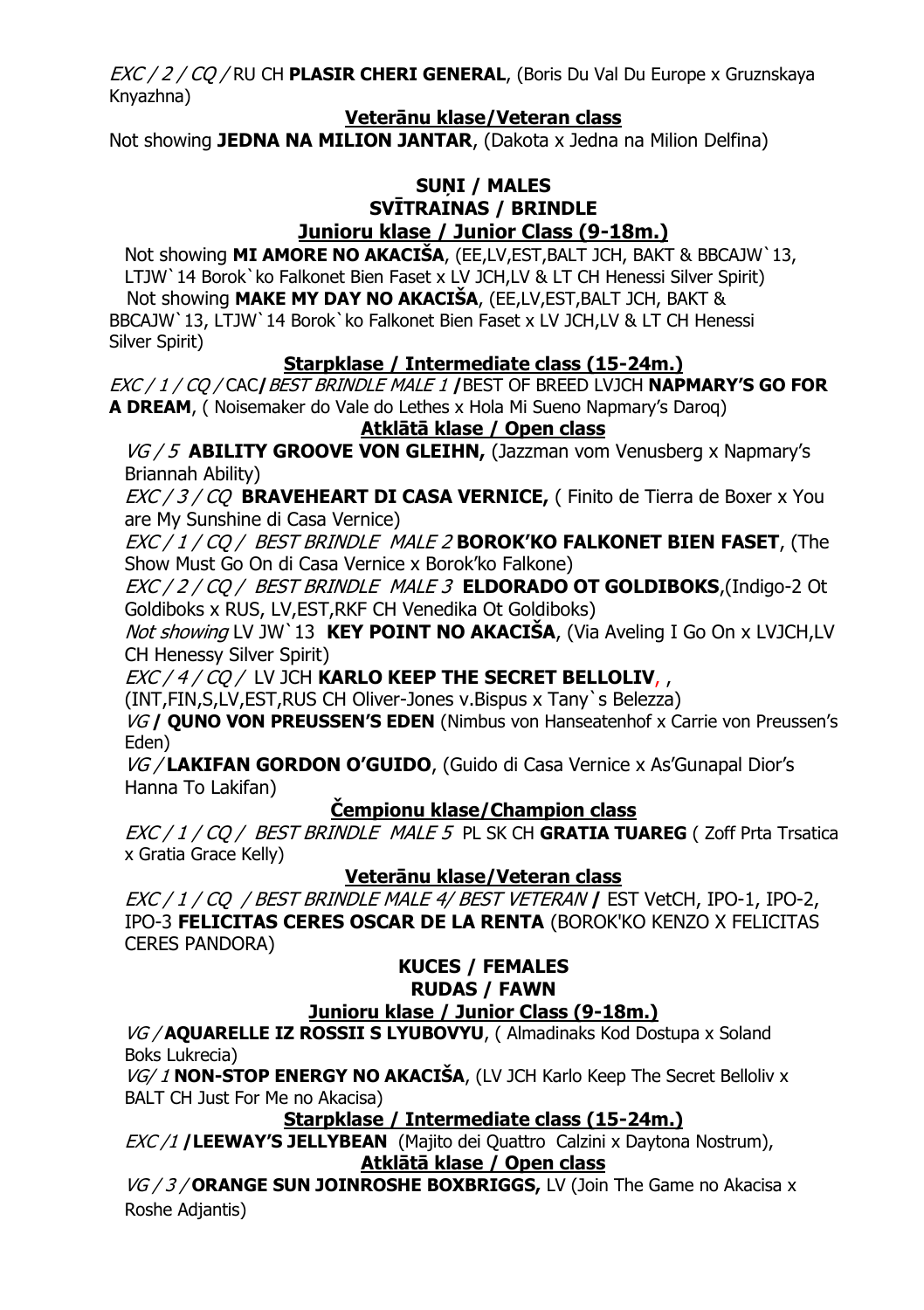# VG / 4 / **TOUCH OF DIAMOND DI CASA VERNICE** (Rus La Frel Enternal Flame x Via Aveling It's My Dream)

EXC / 2 / CQ / BEST FAWN FEMALE 4 / **NERA BENYGMO**,(G'M de Bellemanie x Yoko Benianus)

EXC / 1 / CQ / BEST FAWN FEMALE 2 /LV,LT JCH,LVJW`11 LV LT EST CZ CH **BARCELONA NAPMARY`S** (Mirlo De Cabeza La hara x LV JCH, EUJW`06, LV&BLR CH Daree To Say No Val Napmary`s),

# **Čempionu klase/Champion class**

EXC / 3 / CQ / LV LT EST BLR RUS JCH LV LT EST BLR RUS CZ ROM BUL PL CH **NAPMARY'S ENIGMA** ( Percy Optima Grata x Hola Mi Sueno Napmary's Daroq) EXC / 1 / CQ / BEST FAWN FEMALE 1 /BEST FEMALE / LV,LT,EST, BALT JCH **HOLA MI SUENO NAPMARY`S DAROQ**, (Roque-Santacruz vom German Dream x LV JCH, EUJW`06, LV&BLR CH Daree To Say No Val Napmary`s)

EXC / 2 / CO / BEST FAWN FEMALE 3 / LVJW 10, LV&LTU&EST&BALT JCH, LV,LT,CZ,PL CH **YOKO BENIGNUS**,(ML CH PL,CH PL, JW ATIBOX Herakles Optima Grata x ML CH PL, CH PL Prada Benignus)

EXC / 4 / EST CH **LAKIFAN HONEY BOUQEUR O'GUIDO**, EST (Guido di Casa Vernice x AsĢunapal Dior's Hanna to Lakifan)

EXC / 5 / PL CH **CHANEL MAT-BOX**,(Aragon Porta Trsatica x Gratia Kalhana)

# **Veterānu klase/Veteran class**

EXC/ 3/ PP / LV,LT,EST,BALT CH, BALT VCH **MERSU GINGERY MIMMI** (EST, LV, LT, BALT, RUS CH, BALT W'02-03, BBCA W'03-04, BBCA VW'09 Zirco del Trinitad x Mersu Morrita)

EXC / 1/ PP / BEST FAWN FEMALE 5 EST LV LT BALT JCH EST LV LT BALT CH **GOLDEN AMULETTE NENA ELEGANCE**, (FinW`06,KJSG`05 BBCA`06 Yuppie Beit Hollandia Me Hagalil x EST&LV JCH,EST CH Golden Amulette Big Mum`s Hope)

EXC/ 2 / PP / EUJW`06, INT LV,EST,LT BALT JCH & CH, BLR CH **DARE TO SAY NO VAL NAPMARY`S** ,(EUR W`05, PL MLCH &CH, LT CH Valentino Optima Grata x LV&LTU&EST&BALT JCH &CH, BLR&RUS CH, BALT JW`03, LV W`04, BBCW`04 Nape no Madarām)

NOT SHOWING C.I.E, MD LV CH **BOXMANN PARADISE**, FIN16635/07, 246098100190012, dz. 13.08.2006, ( Oliver-Jones von Bispus x Boxmann Lothlorien),audz. & ip. R. Akman

# **KUCES / FEMALES SVĪTRAINAS / BRINDLE Junioru klase / Junior Class (9-18m.)**

EXC / 2 / PP / **NIGHT FURY NO AKACISA**, (Karlo Keep The Secret Belloliv x Jast For Me no Akacisa)

NOT SHOWING **MONICA IN MOONLIGHT NO AKACIŠA** (EE,LV,EST,BALT JCH, BAKT & BBCAJW`13, LTJW`14 Borok`ko Falkonet Bien Faset x LV JCH,LV & LT CH Henessi Silver Spirit)

VG **/ ABILITY KHARISMA KAARA,** ( Satelit Gladiator x Ability Gracelyn Gretchen) EXC / 1 / JCAC / PP/ BEST BRINDLE FEMALE 3 / **ABILITY KISSABLE KAYLA,** ( Satelit Gladiator x Ability Gracelyn Gretchen)

EXC / 5 **/ IDELIA DENBURG,** BCU ( Duke Denburg x Beata Denburg)

EXC / 3 / **GOLDEN AMULLETTE MARTA** (Borok'ko Falkonet Bien Faset X Etna ot Goldiboks)

EXC / 4 / **VALLARIS BOX NOVACIA**,( Liberum Avis spatak x Vallaris Box Britania)